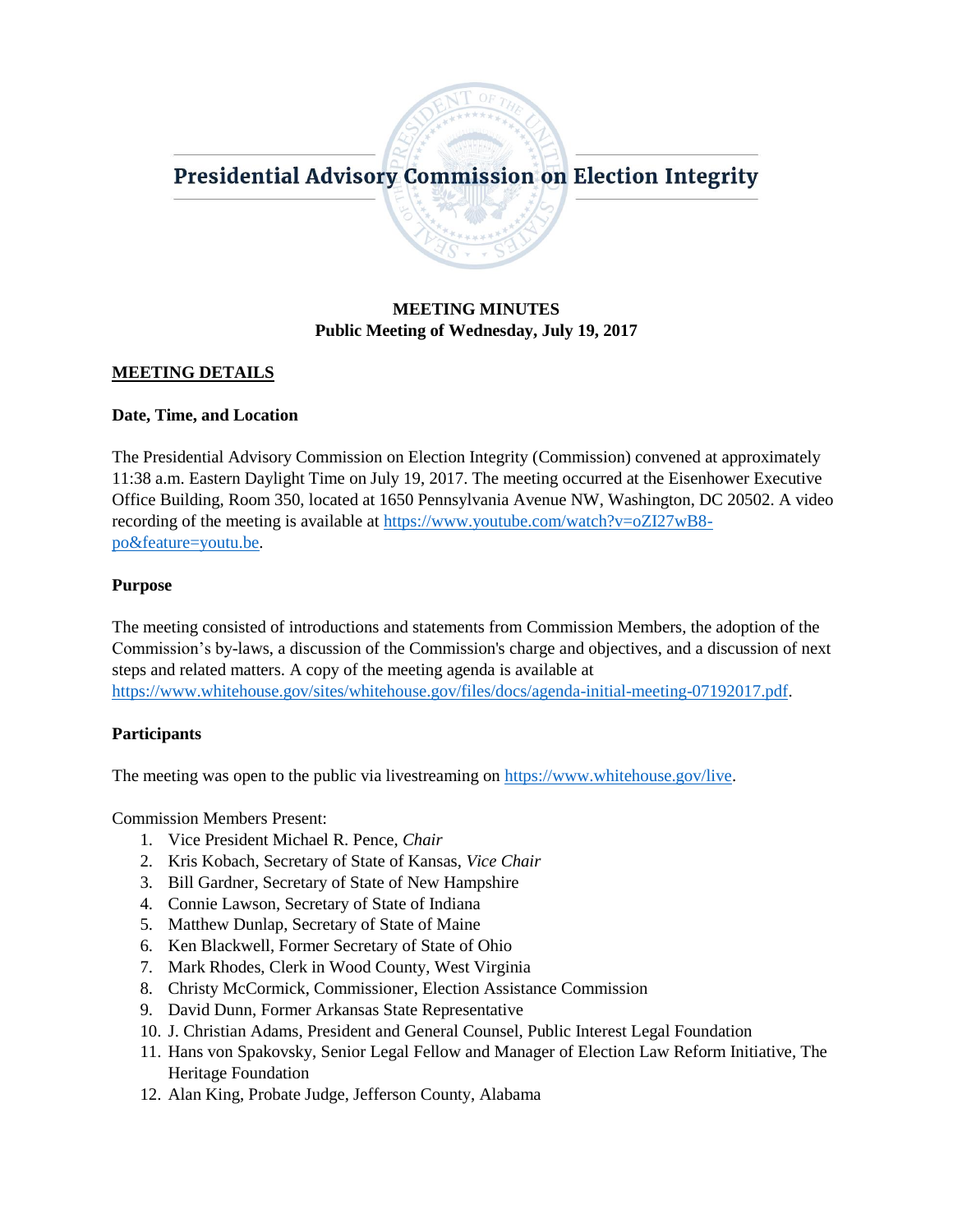Staff and others in attendance at the meeting included Andrew Kossack (Designated Federal Officer), Ron Williams, Mark Paoletta, Matt Morgan, Deniz Baykan, Stefan Passantino, Scott Gast, Sebastian Gorka, Omarosa Manigault, Veronica Schilb, Rebecca Propp, as well as other White House and federal agency staff, United States Secret Service personnel, White House interns, and members of the news media.

The President of the United States delivered remarks prior to the start of the meeting. A transcript of those remarks is available at [https://www.whitehouse.gov/the-press-office/2017/07/19/remarks-president](https://www.whitehouse.gov/the-press-office/2017/07/19/remarks-president-trump-and-vice-president-pence-presidential-advisory)[trump-and-vice-president-pence-presidential-advisory.](https://www.whitehouse.gov/the-press-office/2017/07/19/remarks-president-trump-and-vice-president-pence-presidential-advisory)

Written statements and comments submitted by members of the public are available at [https://www.whitehouse.gov/presidential-advisory-commission-election-integrity-resources.](https://www.whitehouse.gov/presidential-advisory-commission-election-integrity-resources)

# **MEETING PROCEEDINGS**

# **Welcome Remarks and Commissioners' Introductions**

*All Members* 

The Vice President opened the meeting, delivered introductory remarks, and then recognized Commission Members to speak for no more than five minutes each. A transcript of the Vice President's remarks and Members' introductions is available at [https://www.whitehouse.gov/the-press-office/2017/07/19/remarks](https://www.whitehouse.gov/the-press-office/2017/07/19/remarks-vice-president-pence-and-elected-officials-first-meeting)[vice-president-pence-and-elected-officials-first-meeting.](https://www.whitehouse.gov/the-press-office/2017/07/19/remarks-vice-president-pence-and-elected-officials-first-meeting)

Thereafter, the Chair noted that the Commission would recess for a brief lunch break, and that Vice Chair Kobach would preside over the rest of the meeting following the recess. The Chair recessed the meeting at 12:28 p.m.

## **Discussion of the Commission's Mission**

*All Members, led by Vice Chair Kobach*

Vice Chair Kobach reconvened the meeting at 1:02 p.m. and commenced a discussion of the Commission's mission. Vice Chair Kobach reiterated the Commission's mission as described in Section 3 of Executive Order 13799, which is available at [https://www.whitehouse.gov/the-press](https://www.whitehouse.gov/the-press-office/2017/05/11/presidential-executive-order-establishment-presidential-advisory)[office/2017/05/11/presidential-executive-order-establishment-presidential-advisory.](https://www.whitehouse.gov/the-press-office/2017/05/11/presidential-executive-order-establishment-presidential-advisory) No Member offered comments in response.

## **Discussion of the By-Laws and Operating Procedures**

*All Members, led by Vice Chair Kobach*

Vice Chair Kobach presented the proposed by-laws and operating procedures to the Commission, which are available at [https://www.whitehouse.gov/sites/whitehouse.gov/files/docs/pacei-bylaws\\_final.PDF.](https://www.whitehouse.gov/sites/whitehouse.gov/files/docs/pacei-bylaws_final.PDF) Mr. Blackwell moved to adopt the proposed by-laws, and Mr. Adams seconded the motion. Vice Chair Kobach called the question, and the motion passed by unanimous voice vote.

## **Discussion of Possible Topics for the Commission to Address**

*All Members, led by Vice Chair Kobach*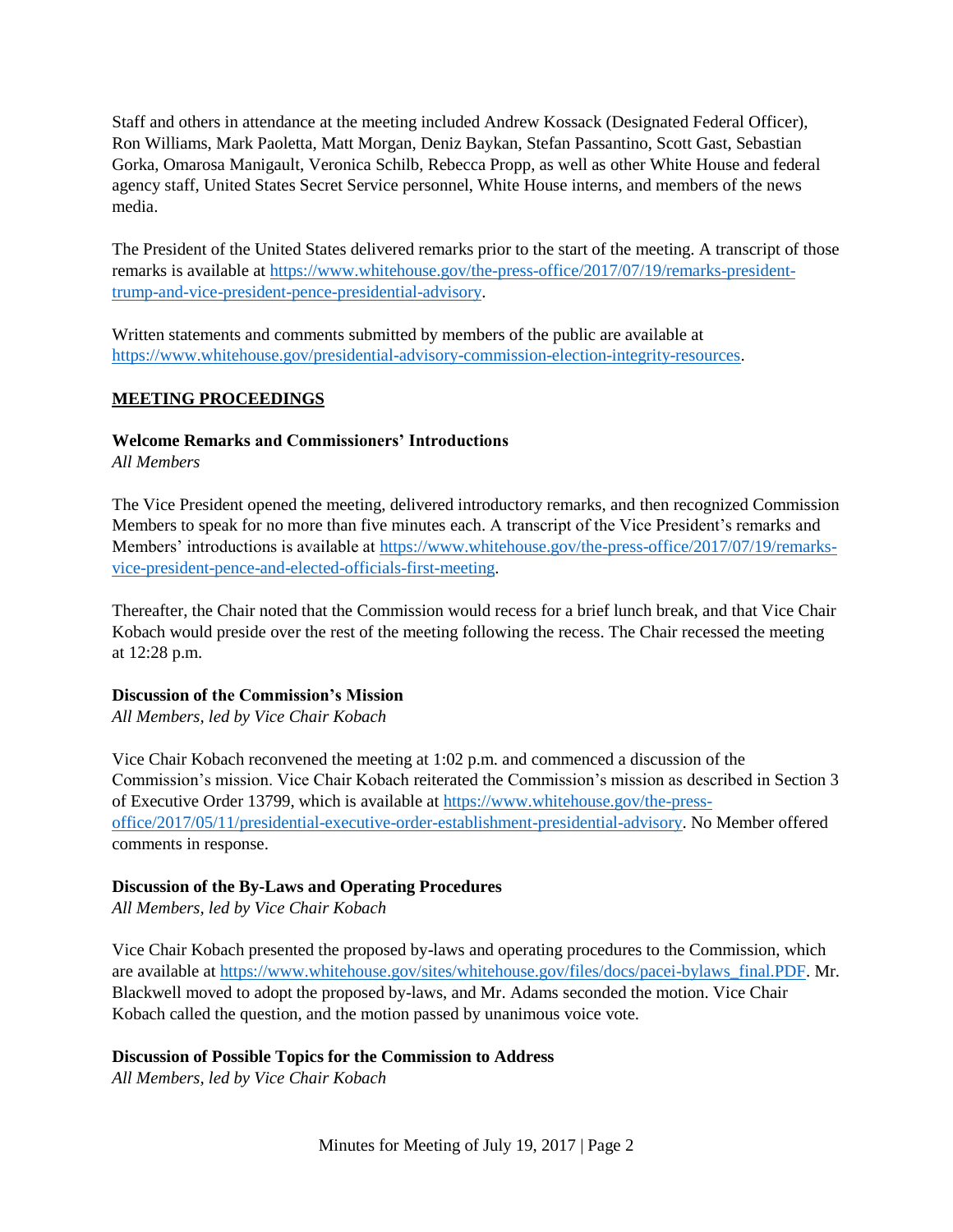Vice Chair Kobach then began a discussion of possible topics the Commission might address at future meetings. He shared some ideas as a starting point for discussion, which included (1) strategies and obstacles to increasing the accuracy of voter rolls, (2) the scope of and strategies to address fraudulent or improper voting, (3) voting by mail, (4) cybersecurity regarding state voter databases, and (5) voter intimidation and consequences of state efforts to increase election integrity. A copy of such possible topics, as distributed by Vice Chair Kobach at the meeting, is available at [https://www.whitehouse.gov/sites/whitehouse.gov/files/docs/PACEI-Vice-Chair-Kobach-Possible-](https://www.whitehouse.gov/sites/whitehouse.gov/files/docs/PACEI-Vice-Chair-Kobach-Possible-Topics-Commission-Address.pdf)

[Topics-Commission-Address.pdf.](https://www.whitehouse.gov/sites/whitehouse.gov/files/docs/PACEI-Vice-Chair-Kobach-Possible-Topics-Commission-Address.pdf) Vice Chair Kobach opened the floor for discussion of those suggestions and any other topics the Commission should address.

Mr. Blackwell said he believed one of the more profound points to come out of the collective sharing of opening statements was the importance of one single vote. He stated it would be interesting to catalogue how many initiatives are determined by one ballot, and that driving home the importance of every single vote cast can show the consequence of one illegal, diluting ballot. He suggested taking a period of time to get a snapshot of close elections to show the importance of every vote.

Vice Chair Kobach responded that he tried to do something similar in Kansas, and the data was fascinating but not easily available. Mr. Blackwell said that he thinks the Commission can get data of a representative group.

Mr. King stated that he was surprised to learn that people are registered in more than one state and potentially vote absentee in one state while voting in-person in another. He would like to discuss a recommendation to the President that someone can only be registered in one state at a time. Vice Chair Kobach noted that the interstate crosscheck system exists to address that issue, and that although it is often quite simple to register to vote, it is surprisingly hard to deregister. Vice Chair Kobach further stated he thinks this issue is worthy of further discussion.

Mr. von Spakovsky followed up on Mr. Blackwell's suggestion about data on elections decided by few votes. He stated that Secretary of State Jon Husted of Ohio recently published such information on numerous close elections in his state, so such information is available. Mr. von Spakovsky added that he believed Mr. King raised a very important issue regarding registrations in multiple states. He said that the first step is quantifying the number of registrations in multiple states, but the second step is determining how many of those registrations are erroneous and how many actually result in illegal votes. The second step requires studying the voting history of registrants, which prior studies of the issue have not done. He noted that the Heritage Foundation's database of voter fraud convictions includes examples of individuals who were prosecuted for voting in more than one state, so it is a problem but the Commission should study how big of a problem it is and what can be done about it. Vice Chair Kobach then noted that Kansas' Crosscheck database reports possible cases of double voting to states, which then conduct additional investigation in order to eliminate false positives from those possible cases. He stated that Kansas has reached convictions in eight cases of double voting during the last two years, but noted that it is important for states to conduct additional investigation to eliminate false positives.

Ms. McCormick stated that the United States has a very low voter participation rate among democracies in the world. She suggested the Commission should study the causes for lack of voter participation and confidence in elections. Ms. McCormick also recommended studying the issue of automatic voter registration, because a number of states are either considering implementing automatic voter registration or have already implemented it. Finally, she suggested the Commission assess the processes for

Minutes for Meeting of July 19, 2017 | Page 3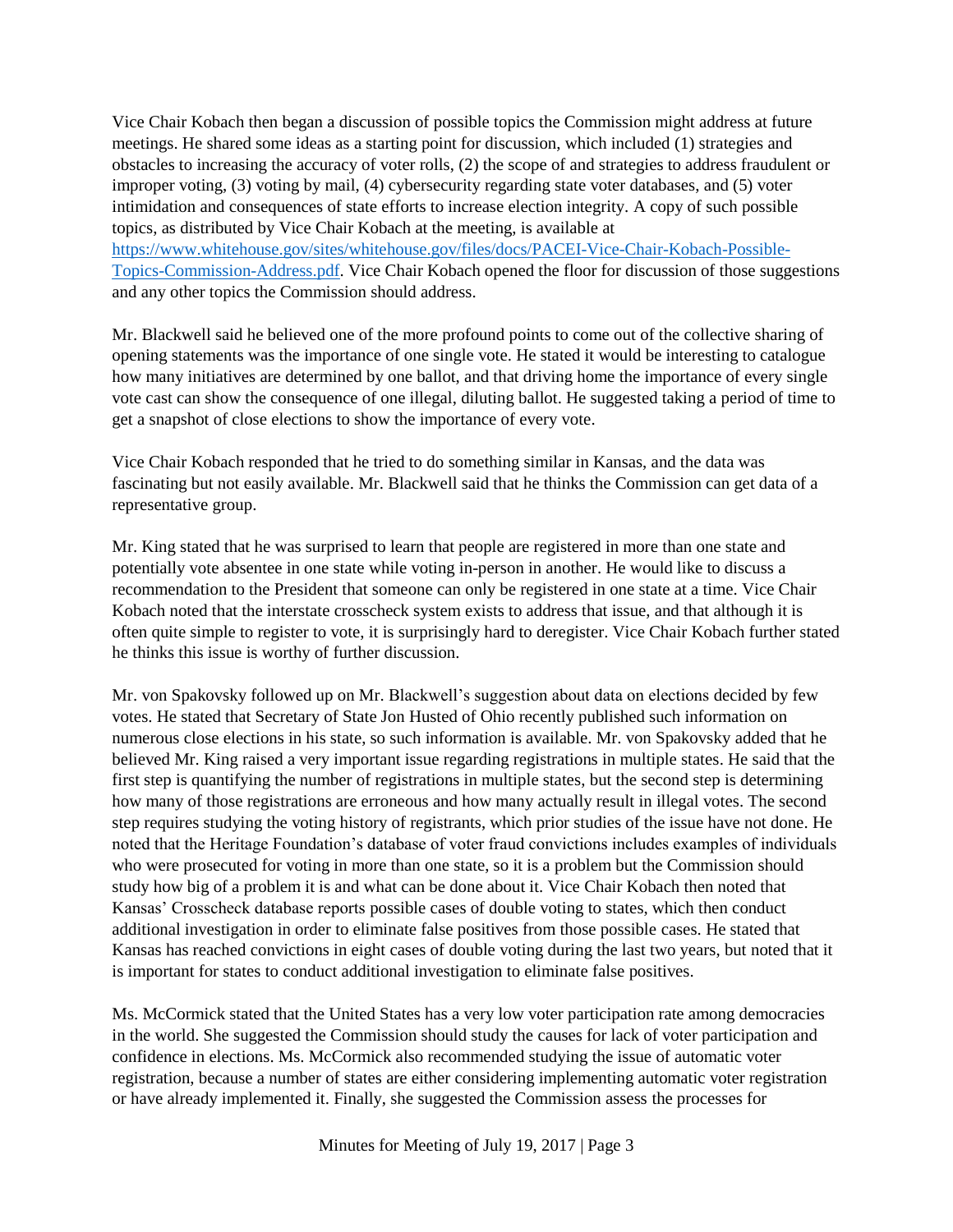identifying and prosecuting voter crimes throughout the country. She said that resources for such investigations and prosecutions are scarce and that it is difficult to identify voter fraud, but that based on her experience voter fraud is not a myth and the investigation of it should be studied further.

Ms. Lawson suggested that it would be helpful for the Commission to look at the overall cybersecurity issue, including communications from the Department of Homeland Security (DHS) to chief election officers and the cooperation between states and the Election Assistance Commission (EAC) and DHS. She said it could be helpful to gather all the information on this topic and suggest best practices for information sharing between the federal government and states. Vice Chair Kobach said his hesitation regarding discussing cybersecurity is that it may require sensitive or classified briefings, which would mean a closed session for part of a Commission meeting. Such sensitive discussions could also provide a roadmap for those who might want to improperly influence elections. Commissioner Blackwell suggested there may be times when it could be helpful for the Commission to be brought into certain conversations being had by other government entities addressing the cyber issue, and that the Commission should explore administrative procedures for receiving sensitive information. Commissioner McCormick said that the EAC is looking into these issues and working with DHS, and that she believes the Commission has a role to play, such as looking at the realities of how feasible it is for a bad actor to access voter registration systems and manipulate voter information. Mr. Blackwell cited to the 2015 breach of the Office of Personnel Management and expressed that there are real threats and vulnerabilities, so the Commission should not be limited in its ability to explore what is being done to protect the American people and the integrity of elections. He said there are real threats to the integrity of the ballot box and again suggested working with other government entities to assess those threats. Ms. Lawson added that she believes the Commission could study and make positive statements regarding this issue that would help ensure the public that systems are not vulnerable, such as the facts that the election system is decentralized, voting equipment is not online, and voting tabulations are not connected to the Internet.

Mr. King raised the topic of additional funding for voting equipment upgrades. He said it is a massive problem if people cannot vote because machines are not working, and many counties do not have the resources to have backup machines. He would like a recommendation for Congressional funding for voting machines such as what states received through the Help America Vote Act (HAVA). He further stressed how important it is for election administrators to have state of the art voting machines that work properly.

Mr. Dunlap explained that Maine does not have voting machines because it uses optical scan tabulators rather than voting machines, but tabulators have broken down occasionally. Because Maine is a paper ballot state, election clerks can always use paper ballots and wooden ballot box if necessary. He also noted that an important related issue is that of chain of custody of ballots. To illustrate the line between fraud and illegality on this matter, he shared a story of a state senate election with 25,000 total votes and a seven-vote margin of victory that resulted in a recount. The recount initially appeared to show that one town made a mistake and missed counting 21 ballots, which flipped the margin by 14 votes. The challenger wanted to check those votes against the incoming voter list, which matches the number of voters against the number of ballots cast. The 21 ballots were not accounted for on the list. A special senate committee eventually discovered that in the recount, ballot counters had inadvertently left the ballots on the table and counted them twice. This was not a case of fraud, but it shows how knowing how chains of custody work is important in allaying fears that something may have gone wrong in the election process.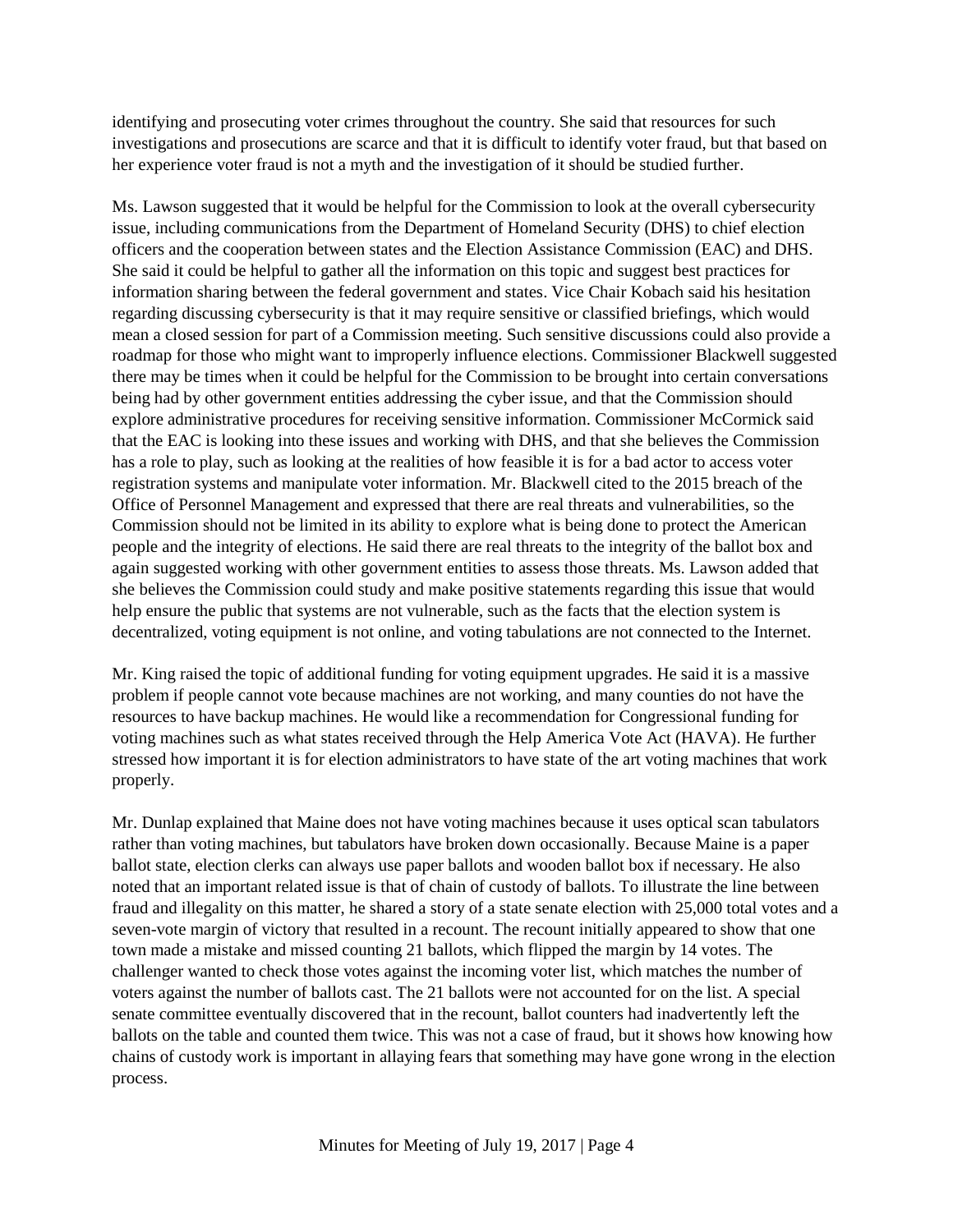Mr. von Spakovsky suggested that in addition to the voter registration and history that the Commission requested from states, the Commission could benefit from additional data, such as what databases states consult when verifying accuracy of voter registration information. For example, he proposed asking several questions of election officials, such as whether county governments are accessing county tax records. That information is relevant because it is illegal to register to vote at a commercial address. Additionally, are election officials accessing other databases such as vital records, corrections departments, and departments of motor vehicles? Are states consulting federal databases, such as the Social Security Administration's Master Death Index? If states are accessing such databases, how often? Mr. von Spakovsky said the Commission needs to know if databases are easily accessible by election administrators, or whether the federal government has made accessing such information difficult. For example, DHS has information regarding non-citizens who are legally in the United States, as well as those that are illegally in the United States. It is important to know whether states are able to access such databases, and how easily they can do so.

Mr. von Spakovsky also suggested other sources of information that may help states, including a Government Accountability Office report from more than a decade ago that listed the types of information that could help election officials with voter information lists. That report suggested checking information from courts regarding ineligible jurors on registration lists, such as those who are excused from jury duty because they are non-citizens. Mr. von Spakovsky also stressed that it is important to know if the court clerks with this data are sharing it with other government entities that can investigate or act on information about potential improper or illegal registrations. He further stressed that the Commission should assess whether U.S. Attorney offices across the country are complying with a provision in the National Voter Registration Act (NVRA) that requires U.S. Attorneys to send information about felony convictions in federal courts to state election officials so those officials are aware of such information for voter eligibility purposes. He added that DHS files include information about individuals who have applied for citizenship that indicates whether such applicants have ever registered to vote in elections. Mr. von Spakovsky stated that the Commission should have access to that DHS data and study whether DHS is sharing the information with other government agencies for appropriate action, such as investigation and possible prosecution by the Department of Justice (DOJ).

Vice Chair Kobach mentioned that the DOJ, coincidentally, recently sent a letter to states asking about state efforts to maintain the accuracy of voter rolls. Vice Chair Kobach also said he is almost certain federal courts are not sending information regarding non-citizens on jury forms to election officials. This is also a state-level issue he has observed in Kansas, where state courts were not providing state-level forms reflecting citizenship status to election officials until the state passed a statute requiring the courts to periodically share the information. Kansas election officials eventually discovered 128 noncitizens registered to vote in the state as a result of that information sharing. He further suggested, if there were no objection from the Commission, delegating to staff in the interim to start collecting whatever data already exists in possession of the federal government that may be helpful to the Commission. No Member objected.

Ms. Lawson pointed out that since 2012, the National Association of Secretaries of State (NASS) has had a resolution asking the federal government for assistance in providing data maintained by federal agencies that would assist states in keeping their voting lists up to date. NASS readopted that resolution on July 10, 2017.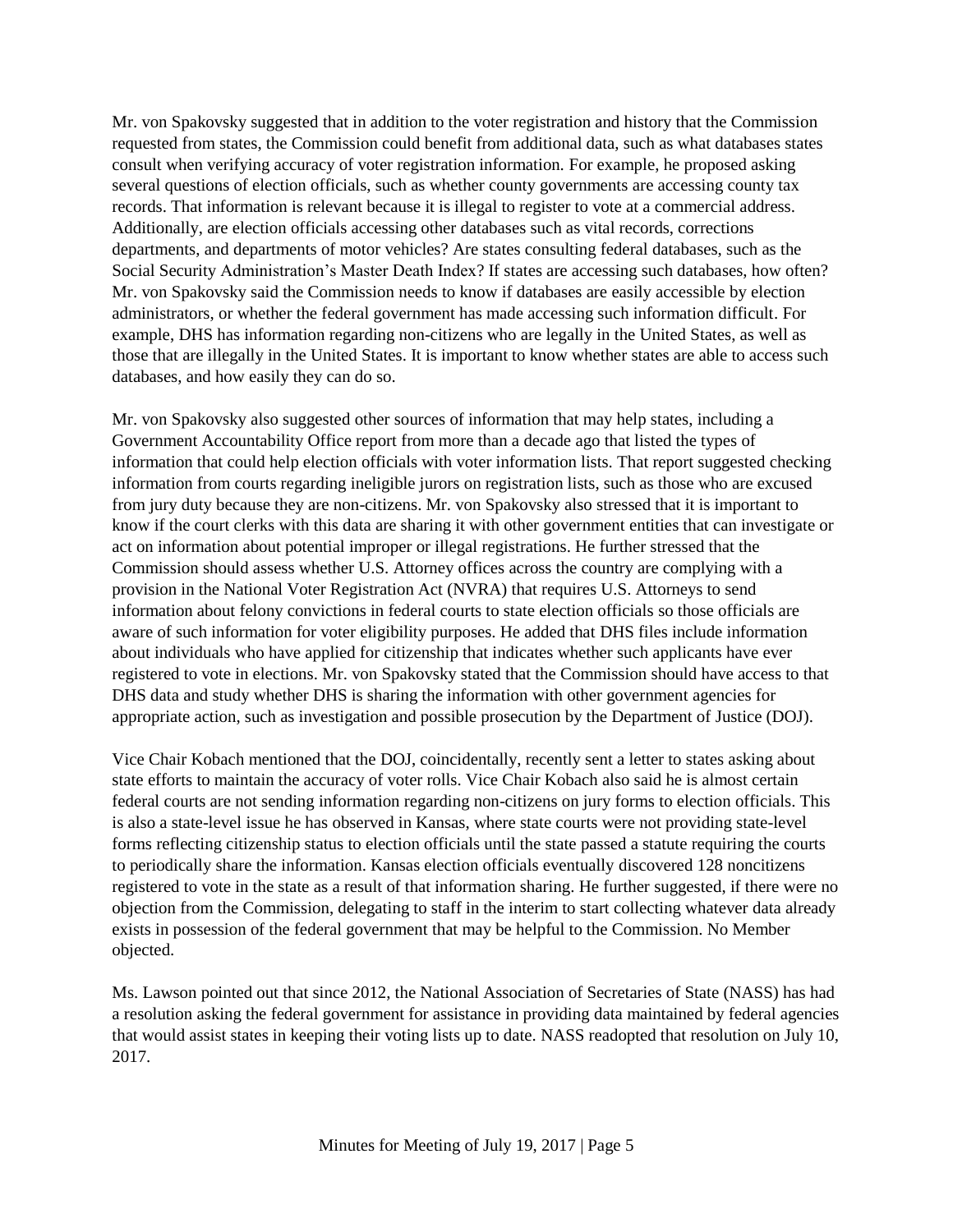Vice Chair Kobach said this Commission is a valuable opportunity to make a reality what NASS has been asking for, because based on his experience in Kansas, the federal government has been silent or not helpful in sharing information that would assist him, as Secretary of State, in maintaining accurate voter rolls in Kansas. He is hopeful the Commission can look at federal information and also recommend protocols about how the federal government could be a helpful partner in keeping elections secure going forward even after the Commission has disbanded.

Ms. McCormick noted that at least one state, North Dakota, has no voter registration process, and that it would be interesting for the Commission to hear from that state regarding how it administers and runs its elections. She also expressed a desire to study the impact of the growing number of states moving towards online voter registration in order to understand how online registration has changed the elections environment across the country.

Mr. Rhodes said that his county of Wood County, West Virginia has seen an increase of almost 4,000 voter registrations over the past year since allowing online and Department of Motor Vehicles (DMV) registrations. He explained that currently there is an opt-in for individuals obtaining drivers licenses to register to vote, but in 2019 individuals obtaining drivers licenses will have to opt-out of being registered to vote. Ms. McCormick asked whether that increase in registrations has resulted in an increased turnout. Mr. Rhodes responded that the state has not seen an increased turnout, but he does think the change has been beneficial. He shared that three years ago he registered 100 students at local high schools, but when he recently went to register students, he only registered two because the others had already registered at the DMV when obtaining drivers licenses. Mr. Rhodes stated he was unsure whether the new registration processes would result in increased voter turnout, but that it has added to the administrative workload of his office because his staff works to verify addresses and other information on registrations. After performing cross-checks, Mr. Rhodes' staff has identified some duplicate registrations, such as from voters who get married and register under a new name. Mr. Rhodes stated that these are the types of issues that his staff works through in order to ensure registrations are valid.

Mr. Gardner stated that he believed the Commission would accomplish a lot if it were to come to terms with why, for 40 years, states and the federal government have been making it easier for people to vote, yet turnout has not increased over that period. He said that despite claims from proponents of the NVRA and automatic registration, those reforms have not increased turnout, and such changes are not likely to increase turnout in the future because it is the will of the voter to participate that is key. He also said that at the time of HAVA's passing, many states decided to spend HAVA funding on state of the art voting equipment without thinking about it becoming obsolete in the future. He noted that at a polling location in New Hampshire, a voting machine patented in 1890 is still in use. He questioned whether states are expecting additional federal funding for new voting equipment every 10-12 years, and noted that some states that used HAVA funds to buy new voting machines have since reverted to the use of paper ballots, such as Maryland.

Mr. Gardner reiterated that he believes the biggest contribution the Commission can make is to answer the question of what creates the will to vote. He noted that professors across the country are increasingly discussing how important confidence in the elections process is to potential voters. If something is of value, people will go out of their way to take advantage of it, and the same principle applies to voting. Although many people see their vote as insignificant due to the large number of votes cast in elections, if voting totals are broken down to the local level, many elections are close. Mr. Gardner mentioned 11 recounts in his state that ended in ties. He cited a Gallup poll one week prior to the 2016 election that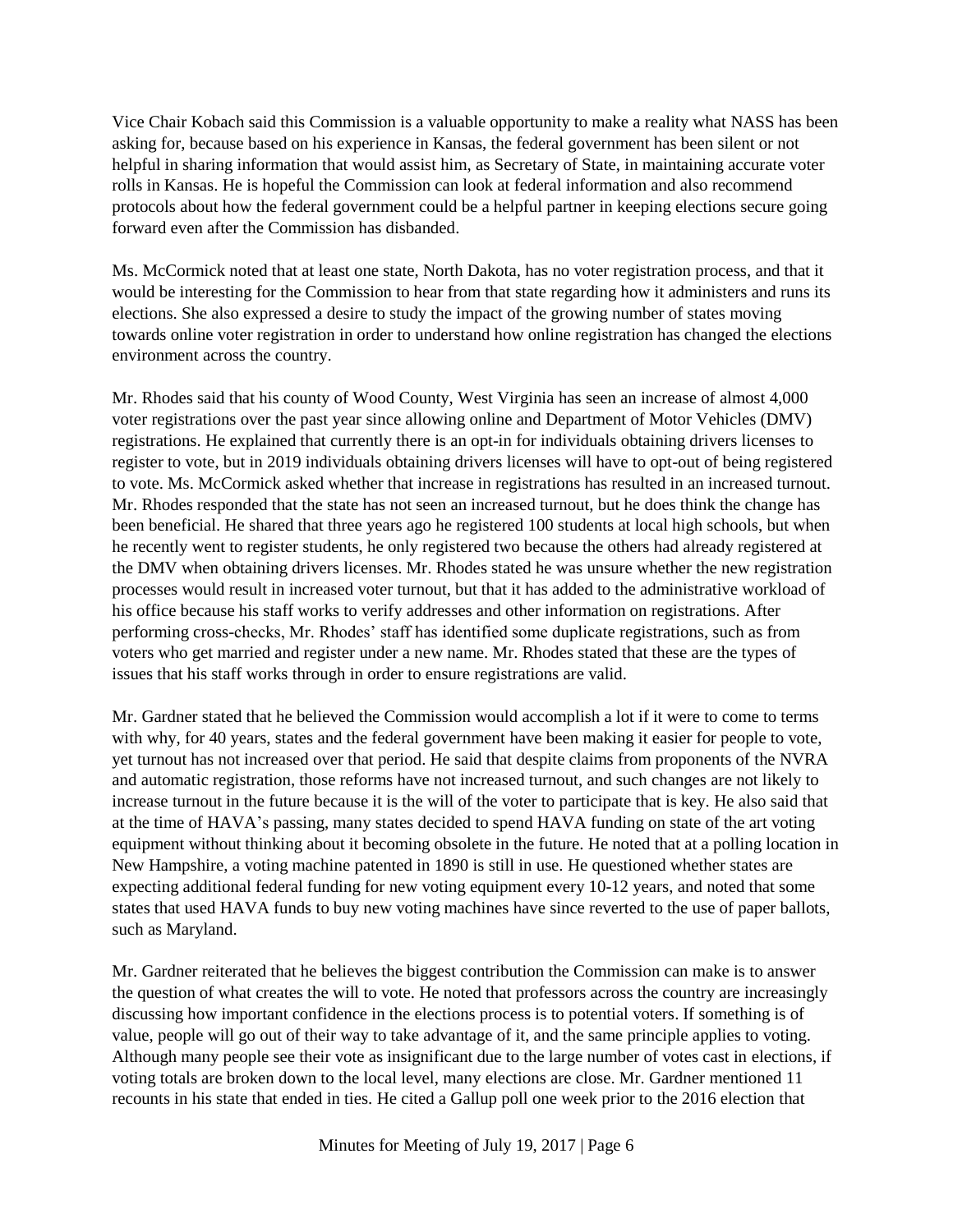showed 55 percent of voters believe there is voter fraud, and stated the Commission should study why that is the case. Another poll asked voters after the election whether they believed their votes were counted accurately. The 2016 election was the first Presidential election where the number of positive responses to that question dropped below 50 percent. He noted that he did not expect additional rounds of significant funding for replacement voting machines every 10-12 years going forward, and stated the Commission should study how and why states spent their HAVA funding in 2004 and 2005 in order to plan for the future.

Vice Chair Kobach asked if there were any objections to staff making efforts to obtain information regarding close elections, whether through public sources or by requesting such information from states. No Member objected.

Mr. Blackwell stated that Mr. Gardner underscored a point that Mr. Blackwell wanted to stress in his opening remarks: Mr. Blackwell believes we do not talk enough about the duty to vote, and school systems across the country are giving less attention to civics. As a consequence, people are less likely to exercise the duty to vote or to deal with any reasonable requirement to make sure legally cast votes are not diluted. Mr. Blackwell chairs an organization that conducts elections across the globe in elections such as Kenya and Liberia that strongly advocates voter identification requirements. He said our culture is accustomed to having to show proof that we are who we purport to be for reasons such as getting on airplanes, buying cigarettes, and so forth, but that part of the resistance to such requirements associated with voting is we have lost the balance between reasonable access to voting and the duty to assume a reasonable burden of proof in order to protect integrity of ballot box. Mr. Blackwell believes one of the things the Commission could do is to underscore the importance of that balance.

Mr. King said that elections are complex and that the general population does not understand the work that goes into elections prior to, during, and after elections. He said that technology will continue to rule our elections. Unless the Election Assistance Commission passes rules that voting machines have to have standards on longevity, election administrators are going to continue to need funding for new voting machines and to maintain their current voting machines.

Mr. von Spakovsky provided two other suggestions regarding the collection of data. First, the Commission should ask states to provide data on what kind of voting equipment states use, its predicted lifespan, and how far along they are into that lifespan. This information would allow the Commission to assess resource requirements going forward. Second, the staff should collect and send information to Commissioners from the U.S. Census Bureau surveys regarding voter registration and voters' reasons for not registering or voting.

Mr. Dunlap said that in his state of Maine, the Secretary of State has jurisdiction over the Bureau of Motor Vehicles. He explained the process involved in issuing a credential, which is often not a simple process, depending on the characteristics of the individual. He noted that his office spends a significant amount of time helping individuals with unique circumstances who do not have appropriate documentation to work through the process. However, once that credential process is completed, it makes the completion of voter registration easy. This underscores the need for a better understanding of election administrators' cybersecurity and financial needs. He said the Commission should focus on what its goals will be, answer the questions raised at this meeting, fully discuss those systems we do have that work well, address gaps if they exist, and ensure windows of opportunity for wrongdoing are not exploited. If such windows are not being exploited, the Commission should say that as well. He noted one example in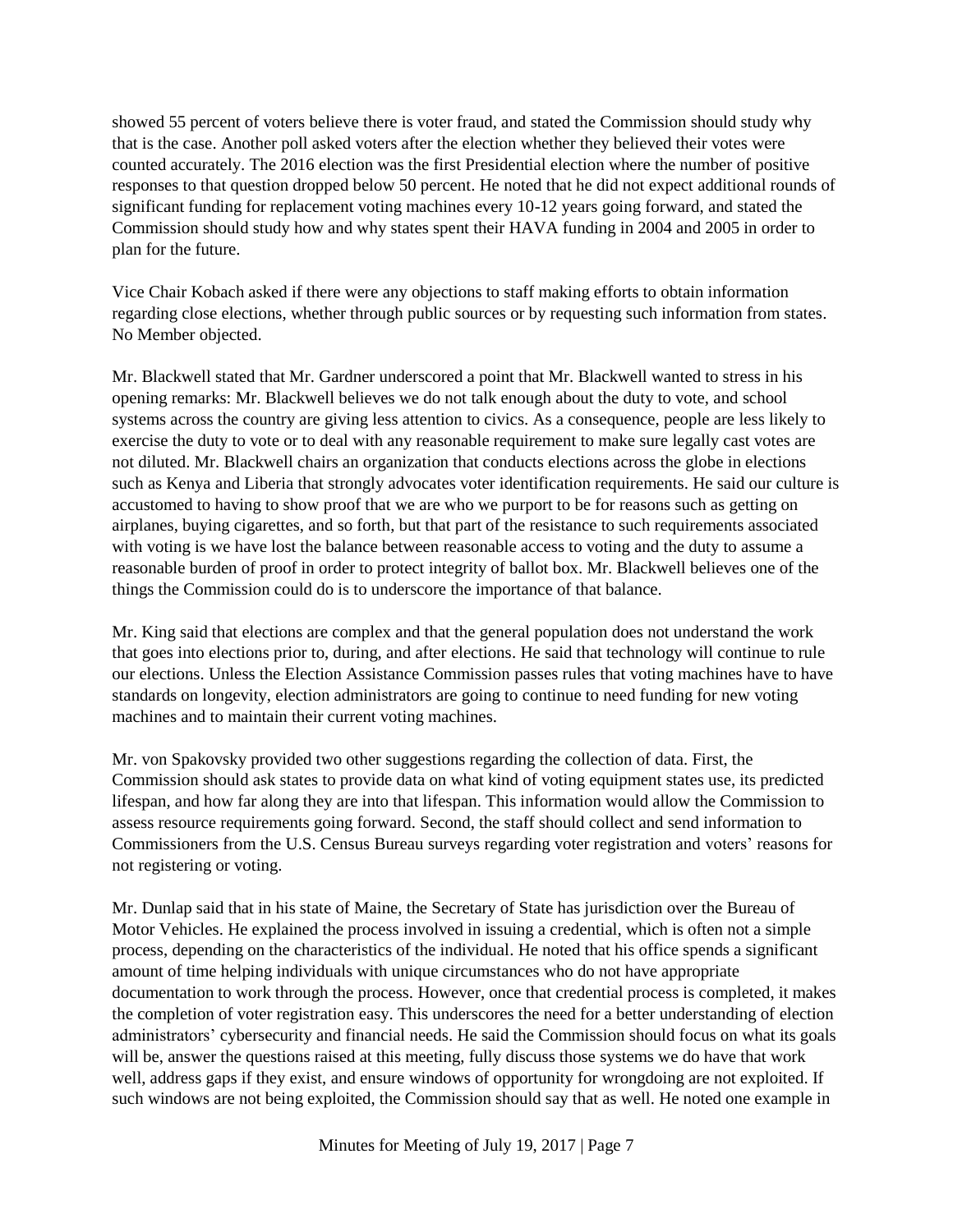Maine where out-of-state college students were registered in their home state and in Maine. An investigation discovered those students were not voting in both states even though they were registered in multiple jurisdictions. Mr. Dunlap explained the registration process in Maine, which asks registrants whether they previously registered to vote elsewhere. It is then incumbent upon the registrar of voters to contact that other jurisdiction and share that the voter has relocated, but whether or not that happens is a separate question. Mr. Dunlap noted that he did not update his own address for 15 years after relocating until he was called for jury duty and had to update it. He thinks it is important to assess whether apparent risks to election integrity are, in fact, actual risks. He expressed agreement with Mr. Gardner's desire to study voter turnout, but questioned whether the Commission will be able to affect it because voters are driven to the polls for a number of different reasons.

Ms. McCormick addressed Mr. King's point about voting machine standards, noting that the EAC does set voluntary voting system guidelines, which 48 of the 50 states use in one way or another. With regard to Mr. von Spakovsky's point about collecting information regarding voting equipment, Ms. McCormick noted that the EAC already collects a significant amount of such data. She also noted that she hears concerns about voter disenfranchisement, and expressed a desire that the Commission study who is being disenfranchised from voting. She noted that she distributed copies of an EAC survey on election administration and voting, which is available on the EAC website and also at [https://www.whitehouse.gov/sites/whitehouse.gov/files/docs/PACEI-EAC-2016-Election-Administration-](https://www.whitehouse.gov/sites/whitehouse.gov/files/docs/PACEI-EAC-2016-Election-Administration-Voting-Survey.pdf)[Voting-Survey.pdf.](https://www.whitehouse.gov/sites/whitehouse.gov/files/docs/PACEI-EAC-2016-Election-Administration-Voting-Survey.pdf) The EAC's survey found that a disappointingly low number of overseas military personnel are voting. Ms. McCormick reiterated that she believes it is worthwhile for the Commission to study who is being prevented from voting and who is not voting, for whatever reason.

Vice Chair Kobach said he heard no objection to the initial five topics he raised. In addition, topics raised by the Commission included cataloging elections decided by close margins, double voting, causes of lack of participation and confidence in elections, automatic voter registration, prosecution and identification of election crimes, resources and funding for voting equipment, databases states are using to verify the accuracy of their rolls, jury duty list questions concerning eligibility, and any information the federal government has (such as conviction information from United States Attorneys, DHS forms indicating citizenship), and online and non-registration states. He said if there is no objection, there are at least a dozen topics the Commission can ask staff to group together in coherent ways so that each meeting can address related topics and the Commission can dig deeper on those related topics.

### **Discussion of Future Meetings**

*All Members, led by Vice Chair Kobach*

Vice Chair Kobach raised the topic of future meetings. He said the goal is to have approximately four more public meetings in the next nine months or so, with staff collecting information in the meantime. There may be additional meetings and topics, which could come from states' responses to the letter inviting states' input. He asked the Commission for thoughts on when and where to hold future meetings, suggesting that the Commission hold its next meeting before October 1<sup>st</sup> and that it should strive to hold at least half its meetings somewhere other than Washington, D.C.

Mr. Blackwell noted that he co-chaired the 2000 U.S. Census Monitoring Board, and he was impressed with the data the Census Bureau collects on a variety of subjects. Given that the Commission will have some time between meetings, Mr. Blackwell thinks it would be useful to review that data prior to a future meeting. He also noted that he served with the HAVA committee that distributed funding for voting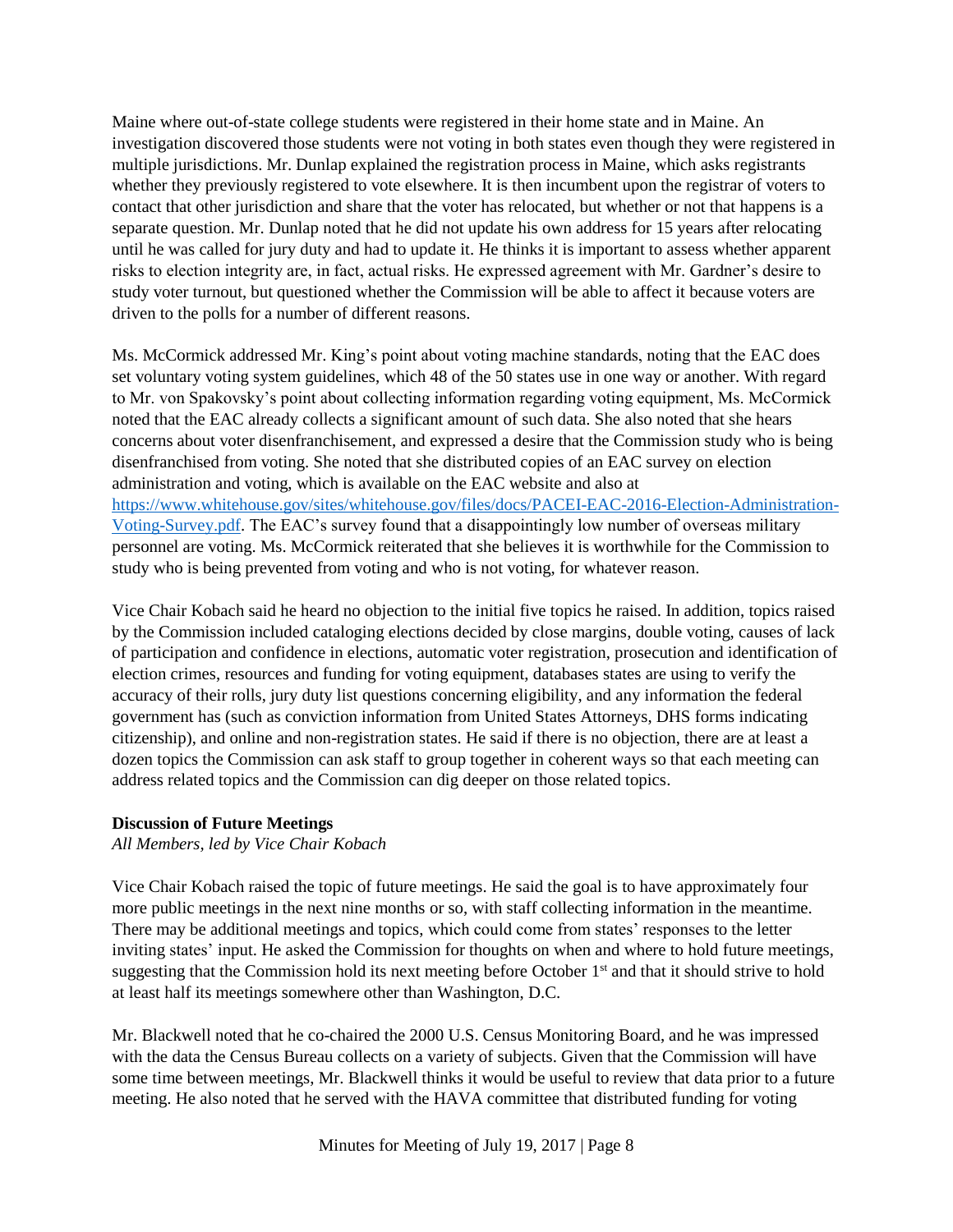machines, and suggested the Commission review that committee's study because a lot of the study is likely still relevant. He suggested holding the Commission's next meeting towards the end of August or during the second week in September, and did not have a preference on meeting locations.

Mr. Dunlap noted that Bar Harbor, Maine is always nice in September, and stated said the meeting timeline as the Vice Chair described is reasonable. He also suggested that in light of concerns about Russian involvement in the 2016 election, the Commission should include Congress in its communications and vice-versa going forward.

Vice Chair Kobach asked if the end of August or the first half of September would work for the timing of the next meeting. Ms. McCormick expressed a preference for meeting in September, and the Vice Chair agreed. No Member objected to that timing.

Vice Chair Kobach then asked about locations for future meetings. He said the Commission should anticipate additional meetings in Washington, D.C., and that one such meeting could occur in February of 2018 when NASS is holding its meeting in the area. Ms. McCormick agreed that the Commission should spread its meeting across the country geographically. Mr. von Spakovsky noted that cities with regional headquarters for the federal government could be good locations because the Commission could meet at federal buildings located there.

Vice Chair Kobach agreed with those suggestions and noted that it is important the Commission try to meet in geographically diverse locations in order to hear from the public. He noted the Commission does not need to decide all locations immediately, but recognized that the Commission appeared to agree with a meeting in the first half of September and to strive for geographic diversity in its meeting locations.

## **Adjournment**

Vice Chair Kobach asked the Commission whether there were any additional topics for discussion. After hearing none, he invited a motion to adjourn.

Mr. Dunlap moved to adjourn. Commissioners approved the motion by unanimous voice vote. The meeting adjourned at 2:15 p.m.